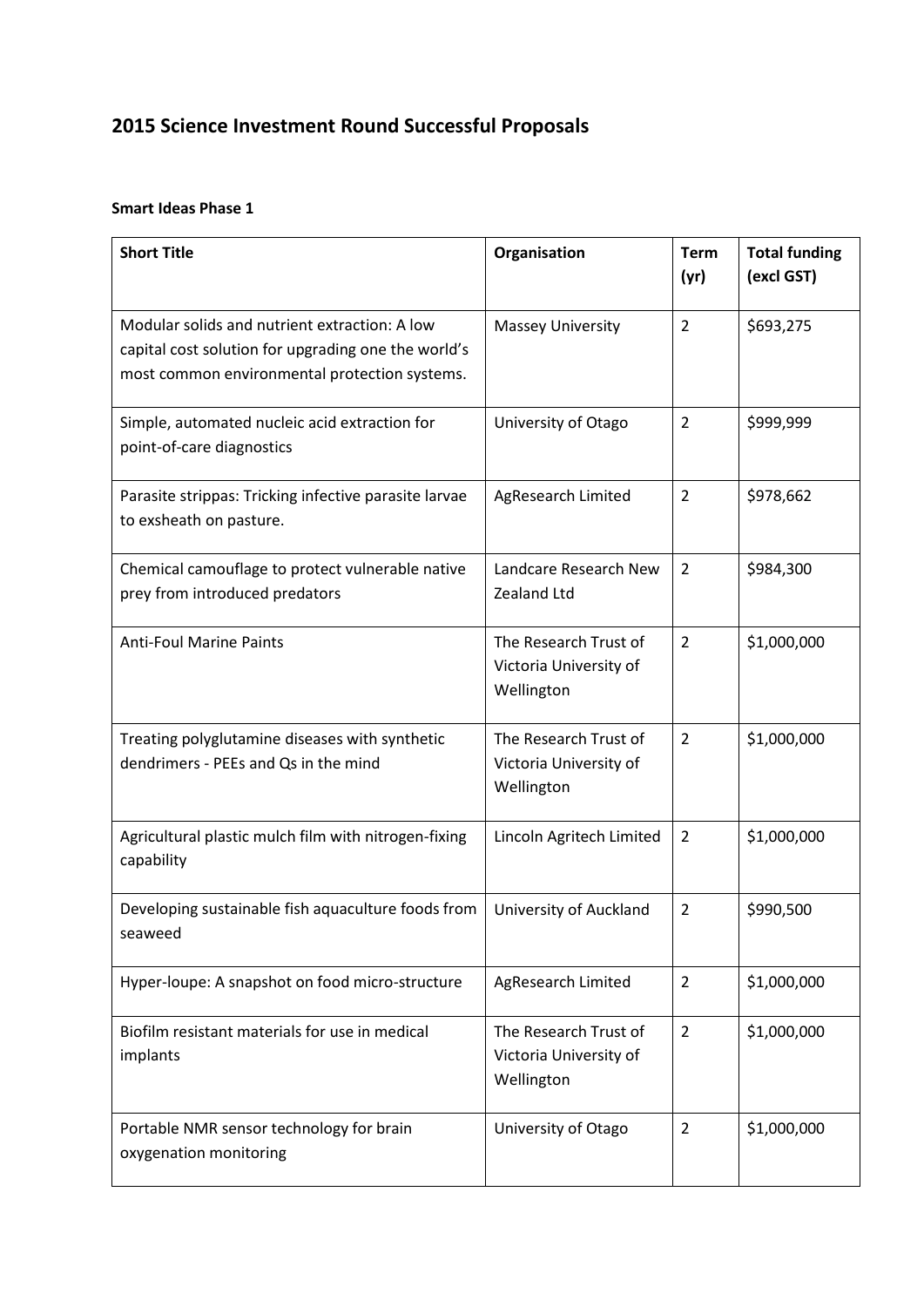| <b>Short Title</b>                                                                      | Organisation             | <b>Term</b><br>(yr) | <b>Total funding</b><br>(excl GST) |
|-----------------------------------------------------------------------------------------|--------------------------|---------------------|------------------------------------|
| Modulating pathogen-host communication - new<br>targets for antimicrobials              | University of Auckland   | $\overline{2}$      | \$999,346                          |
| Evanescent Sensor for Improved Quality Control of<br>Fruit, Vegetable and Pasture Crops | Lincoln Agritech Limited | $\overline{2}$      | \$1,000,000                        |
| A device for assessment of visual function for use<br>with young children               | University of Auckland   | 2                   | \$999,986                          |
| Total over 2 years                                                                      |                          |                     | \$13,646,068                       |

#### **Smart Ideas Phase 2**

| <b>Short Title</b>                                                               | Organisation             | <b>Term</b><br>(yr) | <b>Total</b><br>funding<br>(excl GST) |
|----------------------------------------------------------------------------------|--------------------------|---------------------|---------------------------------------|
| Selective Insecticides - Phase 2                                                 | University of Otago      | 2                   | \$1,000,000                           |
| Engineering high value enzymes using forward and<br>reverse evolution            | University of Waikato    | $\overline{2}$      | \$1,000,000                           |
| 3D printed adsorptive media                                                      | University of Canterbury | 2                   | \$1,000,000                           |
| Mitigating livestock methane emissions using<br>methanogen secondary metabolites | University of Auckland   | 2                   | \$836,000                             |
| Total over 2 years                                                               |                          |                     | \$3,836,000                           |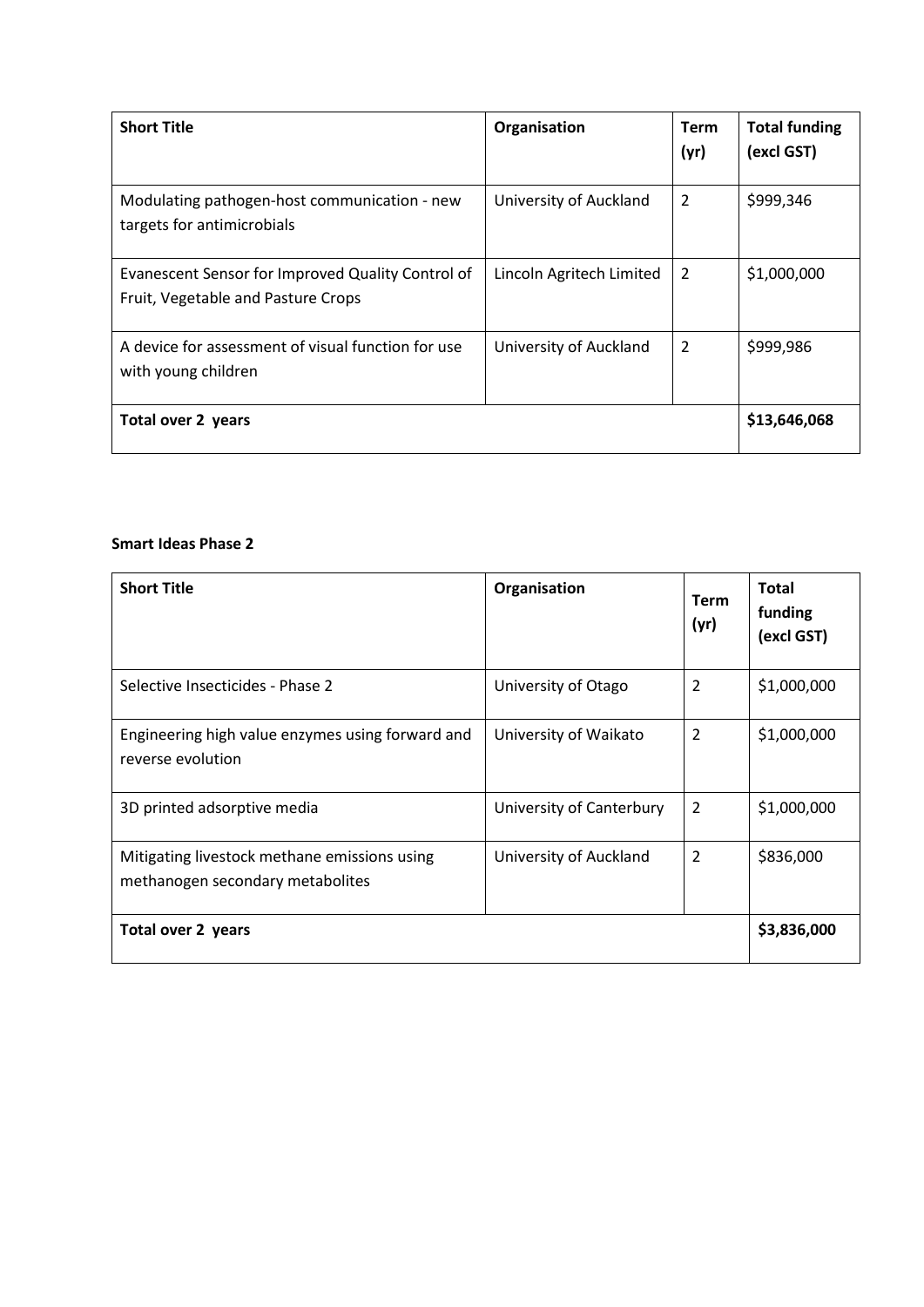# **Targeted Research: Biological Industries Research Fund**

| <b>Short title</b>                                                                               | Organisation           | <b>Term</b><br>(yr) | <b>Total funding</b><br>(excl GST) |
|--------------------------------------------------------------------------------------------------|------------------------|---------------------|------------------------------------|
| Protecting New Zealand's primary sector from<br>plant pests; a toolkit for the urban battlefield | Scion                  | 3                   | \$3,750,000                        |
| Accelerating sustainable productivity gains for high<br>value export: Dairy Goat infant formula  | University of Auckland | 3                   | \$3,639,423                        |
| Innovative New Zealand Hybrid UHT Food Products                                                  | AgResearch Limited     | 3                   | \$3,750,000                        |
| New Zealand Red Meat Super-Premium Petfoods<br>for Export                                        | AgResearch Limited     | 3                   | \$1,754,001                        |
| Total over 3 years                                                                               |                        |                     | \$12,893,424                       |

# **Targeted Research: Energy and Minerals Research Fund**

| <b>Short title</b>                                                                                                                                              | Organisation          | <b>Term</b><br>(yr) | <b>Total funding</b><br>(excl GST) |
|-----------------------------------------------------------------------------------------------------------------------------------------------------------------|-----------------------|---------------------|------------------------------------|
| Understanding petroleum source rocks, fluids,<br>and plumbing systems in New Zealand basins: a<br>critical basis for future oil and gas discoveries.            | <b>GNS Science</b>    | 4                   | \$9,600,000                        |
| Cretaceous tectonic transition from<br>convergence to extension in New Zealand:<br>Implications for basin development,<br>paleogeography and hydrocarbon plays. | University of Waikato | 4                   | \$2,409,172                        |
| Total over 4 years                                                                                                                                              |                       |                     | \$12,009,172                       |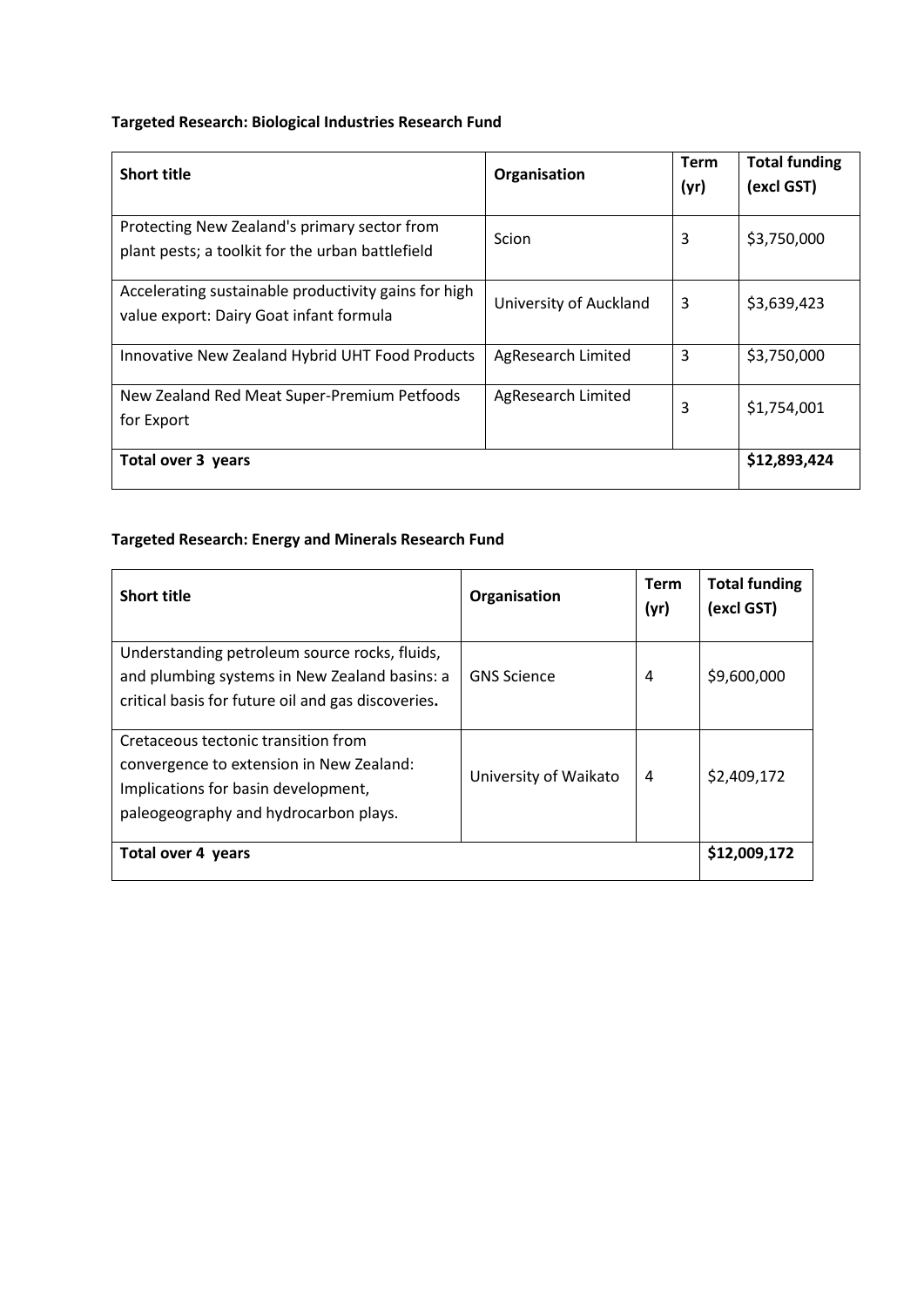#### **Targeted Research: Environment Research Fund**

| <b>Short title</b>                                                                                                                                                        | Organisation                                                                                | <b>Term</b><br>(yr) | <b>Total funding</b><br>(excl GST) |
|---------------------------------------------------------------------------------------------------------------------------------------------------------------------------|---------------------------------------------------------------------------------------------|---------------------|------------------------------------|
| Coastal acidification: rate, impacts and<br>management                                                                                                                    | National Institute of<br>Water and Atmospheric<br>Research Ltd                              | $\overline{4}$      | \$4,900,000                        |
| What's at stake? - Enabling decision-making<br>through better measurement, forecasting and<br>evaluation of the impacts of non-native organisms<br>in NZ's changing ocean | National Institute of<br>Water and Atmospheric<br><b>Research Ltd</b>                       | $\overline{4}$      | \$3,033,760                        |
| Smart models for aquifer management                                                                                                                                       | Institute of Geological &<br><b>Nuclear Sciences</b><br>Limited - Trading as GNS<br>Science | 3                   | \$3,000,000                        |
| Understanding the groundwater conduits between<br>land and receiving waters - the key to effective<br>aquifer management.                                                 | Lincoln Agritech Limited                                                                    | 3                   | \$3,000,000                        |
| Enhancing the health and resilience of New<br>Zealand lakes                                                                                                               | University of Waikato                                                                       | 4                   | \$5,136,708                        |
| Oranga Taiao, Oranga Tangāta - Knowledge and<br>toolsets to support co-management of estuaries                                                                            | <b>Massey University</b>                                                                    | $\overline{4}$      | \$4,400,000                        |
| Making SENZS: richer decisions for engaged<br>communities                                                                                                                 | AgResearch Limited                                                                          | 3                   | \$2,400,000                        |
| Remote sensing, classification and management<br>guidelines for surf breaks of national and regional<br>significance                                                      | University of Waikato                                                                       | 3                   | \$1,206,390                        |
| Weaving the korowai of Papatūānuku - adaptive<br>governance and supported environmental decision<br>making                                                                | <b>New Zealand Forest</b><br>Research Institute Ltd<br><b>Trading as Scion</b>              | $\overline{3}$      | \$2,391,408                        |
| <b>Total over 3-4 years</b>                                                                                                                                               |                                                                                             |                     | \$29,468,266                       |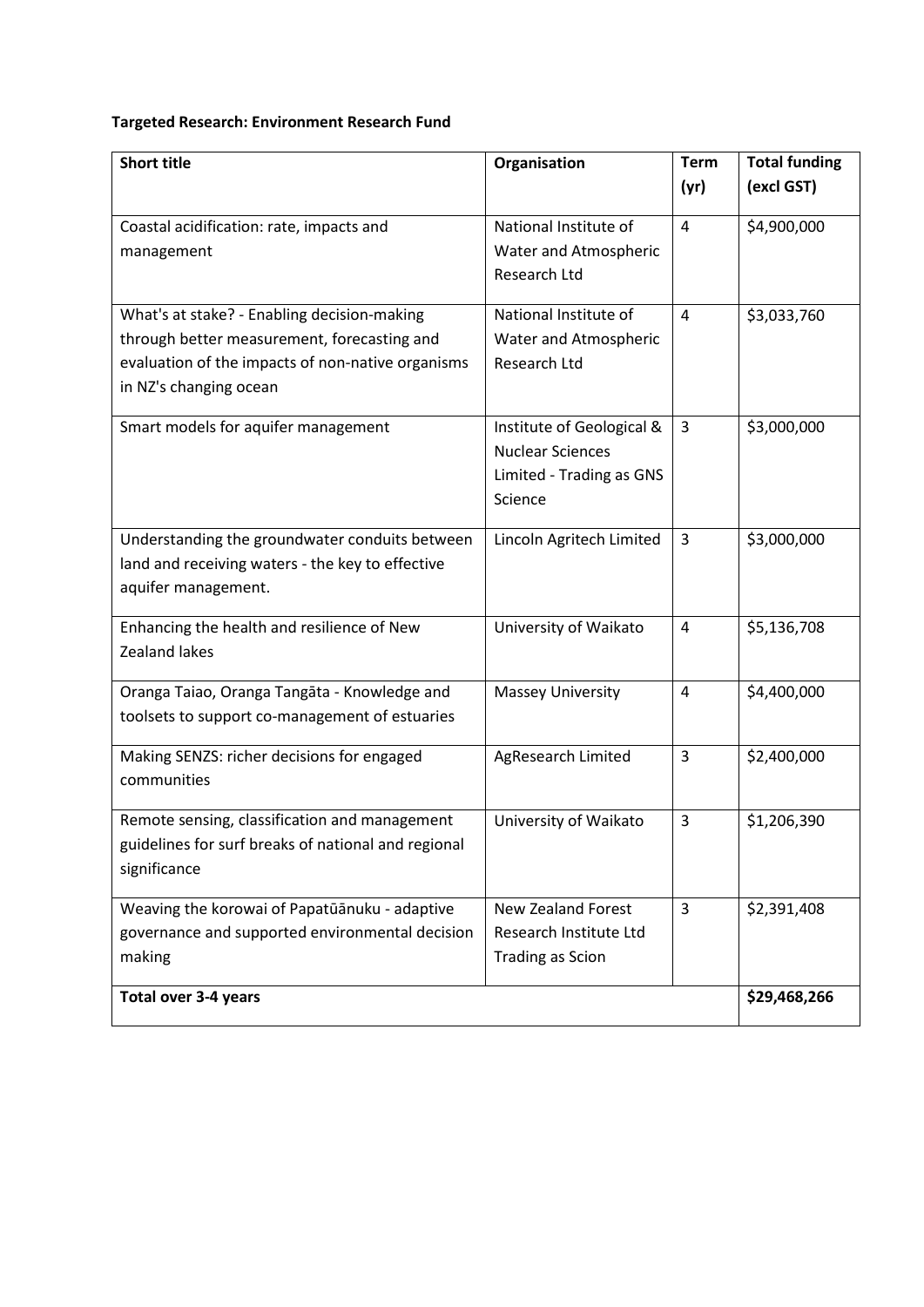# **Targeted Research: Hazards and Infrastructure Research Fund**

| <b>Short Title</b>                                                                                                                             | Organisation                                                                                | <b>Term</b> | <b>Total funding</b><br>(excl GST) |
|------------------------------------------------------------------------------------------------------------------------------------------------|---------------------------------------------------------------------------------------------|-------------|------------------------------------|
| Waterproof Roads- Improved Methods for the<br>Provision of an Affordable Optimised and Future-<br><b>Proof Transportation Infrastructure</b>   | Opus International<br><b>Consultants Limited</b>                                            | 4           | \$3,000,000                        |
| Local Demand Control of Electricity Supply                                                                                                     | University of Auckland                                                                      | 4           | \$2,390,181                        |
| <b>Healthy Future Mobility Solutions</b>                                                                                                       | Mackie Research &<br><b>Consulting Limited</b>                                              | 4           | \$2,172,000                        |
| Solar Tsunamis: Mitigating Emerging Risks to New<br><b>Zealand's Electrical Network</b>                                                        | University of Otago                                                                         | 3           | \$1,467,000                        |
| Emerging anthropogenic slope hazards: Establishing<br>risk assessment methods and remediation<br>approaches for infrastructure-critical slopes | Institute of Geological &<br><b>Nuclear Sciences</b><br>Limited - Trading as GNS<br>Science | 3           | \$1,500,000                        |
| Total over 3-4 years                                                                                                                           |                                                                                             |             | \$10,529,181                       |

#### **Targeted Research: Health and Society Research Fund**

| <b>Short title</b>                                                                                                | Organisation                         | <b>Term</b><br>(yr) | <b>Total funding</b><br>(excl GST) |
|-------------------------------------------------------------------------------------------------------------------|--------------------------------------|---------------------|------------------------------------|
| Developing an evidence based platform for<br>family violence prevention in New Zealand                            | University of Auckland               | 4                   | \$2,880,059                        |
| Violence prevention: promotion of healthy<br>relationships amongst high school students<br>using a smartphone App | Auckland University of<br>Technology | 4                   | \$2,398,637                        |
| <b>Total over 4 years</b>                                                                                         |                                      |                     | \$5,278,696                        |